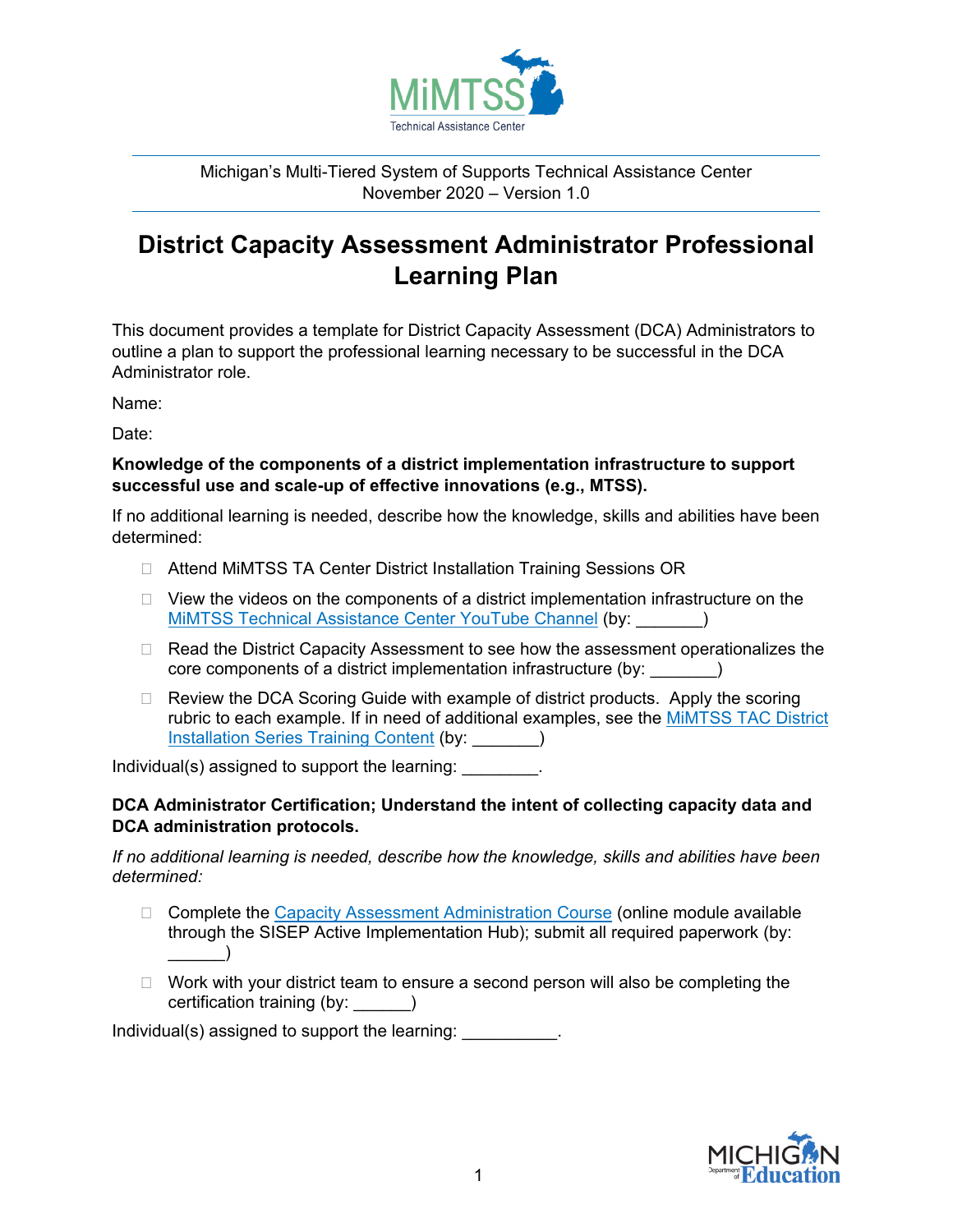#### **Effective organization skills**

If no additional learning is needed, describe how the knowledge, skills and abilities have been determined:

 $\Box$  Review the DCA Administrator Installation Resources and Monthly Activities (by:  $\Box$ )

Individual(s) assigned to support the learning:

#### **Effective communication skills**

If no additional learning is needed, describe how the knowledge, skills and abilities have been determined:

 $\Box$  Review the district communication protocols (by:  $\rule{1em}{0.15mm}$ )

Individual(s) assigned to support the learning: \_\_\_\_\_\_\_\_\_\_\_.

**Document the data collection decisions, timelines, and responsibilities in the district's MTSS Assessment System document ("District Capacity Data" tab, DCA Roles, Collection, and Analysis section).**

If no additional learning is needed, describe how the knowledge, skills and abilities have been determined:

 $\Box$  Schedule time with someone in the district to learn about the MTSS Assessment System, with particular focus on the DCA Roles, Collection, and Analysis Decisions section. If known, add any decisions into the Assessment System (by:  $\qquad)$ 

Individual(s) assigned to support the learning:

#### **Facilitate the team administration of the DCA that adheres with the administration guidance provided in the DCA Manual.**

If no additional learning is needed, describe how the knowledge, skills and abilities have been determined:

- □ Review the Introduction and Purpose and DCA Administration Fidelity Checklists (DCA pages 1-13) (by: \_\_\_\_\_\_)
- □ Review district products with a trained DCA Administrator and District Coordinator to support the scoring of DCA items and ensuring accurate self-assessment (by: \_\_\_\_\_\_)
- $\Box$  Watch a trained DCA Administrator facilitate the DCA, take notes, and debrief (by:  $\qquad \qquad$
- $\Box$  Facilitate the DCA and obtain feedback from a trained DCA Administrator (by:  $\Box$ )
- $\Box$  Review the district's assessment schedules and district calendar to determine dates for the DCA  $(by:$   $)$

Individual(s) assigned to support the learning: